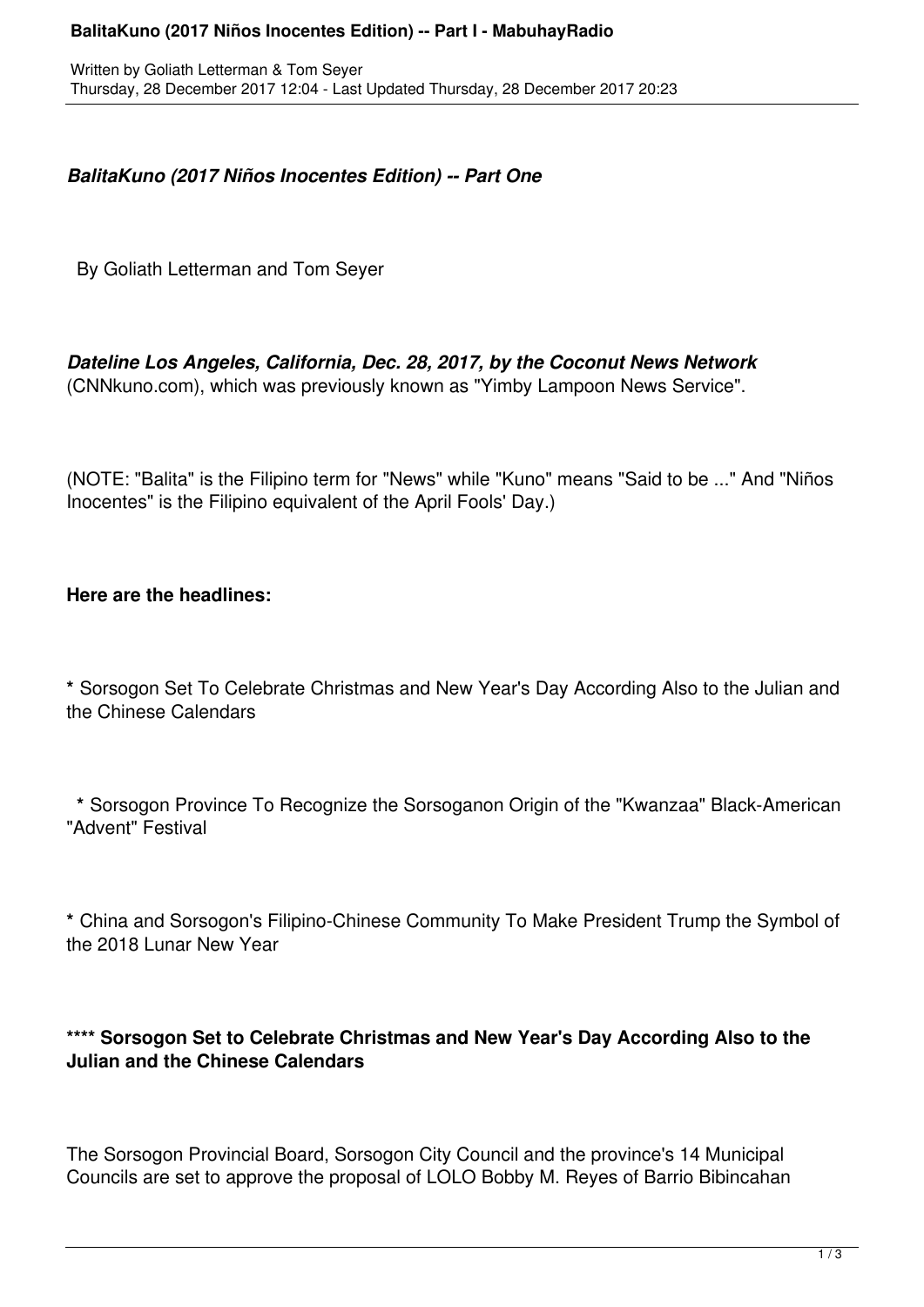#### **BalitaKuno (2017 Niños Inocentes Edition) -- Part I - MabuhayRadio**

Written by Goliath Letterman & Tom Seyer Thursday, 28 December 2017 12:04 - Last Updated Thursday, 28 December 2017 20:23

(Sorsogon City) to make Sorsogon Province celebrate the longest in the world its Christmas and the New Year festivities.

According to the Reyes proposal, Sorsogon can still celebrate (as it has been commemorating since 1565) Christmas every December 25th, pursuant to the Gregorian Calendar. And add the Christmas and New Year's Day celebrations according to the Julian Calendar, which fall on January 7th and January 14th, respectively. And then celebrate also the Chinese (Lunar) New Year, which falls on February 16th.

Sorsogon will, therefore, have (starting on December 1st, when Sorsoganons start playing on their radio stations Christmas songs) a total of 108 days (in 2018) to celebrate Advent and the New Year. Both celebrations will be the longest commemoration of Advent and New Year in the world.

## **\*\*\*\* Sorsogon Province to Recognize the Sorsoganon Origin of the "Kwanzaa" Black-American "Advent" Festival**

The Province of Sorsogon is set also to make official the discovery of its alleged foremost historian, LOLO Bobby M. Reyes, that Buffalo soldiers assigned in the province from 1899 to 1902 got their inspiration their now-famous "Kwanzaa" Celebration from Sorsoganons. The Wikipedia says that the "celebration honors African heritage in African-American culture and is observed from December 26 to January 1 of every year, culminating in a feast and gift-giving. Kwanzaa has seven core principles (Nguzo Saba). It was created by Maulana Karenga and was first celebrated in 1966–67."

According to LOLO Bobby, the Buffalo soldiers were amazed when the saw Sorsoganons celebrate their "Harvest Festival" in February 1900. When the African-American soldiers asked, however, the Sorsoganons the name of the festival, the local folks replied "Kuwan ... ah." The word "Kuwan" is the Sorsoganon term for "It" or "Thing" or "Matter" when Sorsoganons are at a loss on the name of the matter, event or person being asked.

So, when the Buffalo soldiers left to return to the United States after peace in the Philippine Islands was declared on July 4, 1902, they took with them the idea of the "'Kuwan ... ah' Harvest Festival," a time for gift-giving and feasts. The rest is now history, to use an oft-quoted